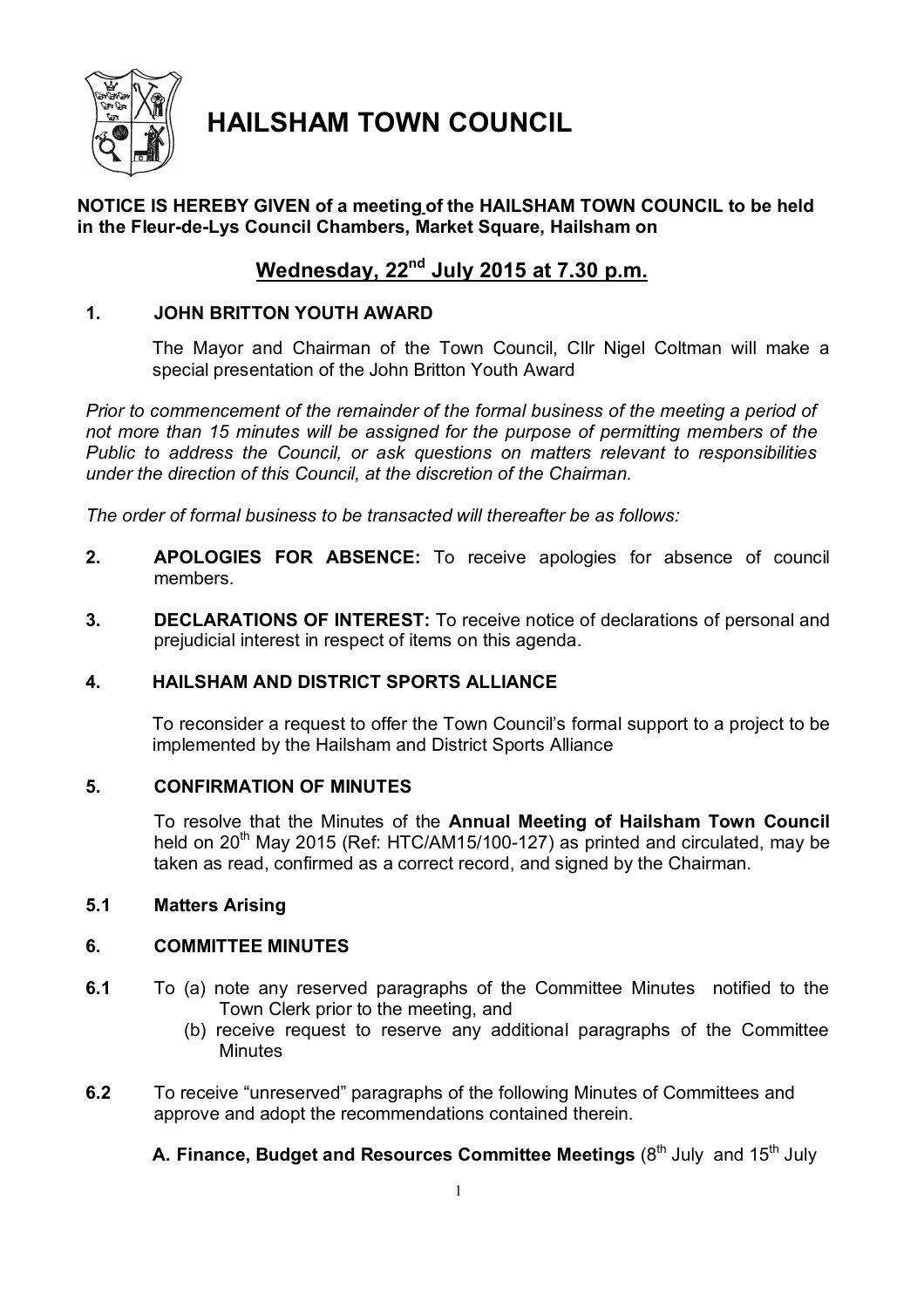2015)

**B. Planning and Development Committee Meetings (2<sup>nd</sup> June, 23<sup>rd</sup> June and 14<sup>th</sup>)** July 2015)

**C. Communities Committee Meetings (1st June and 6<sup>th</sup> July 2015)** 

**D. Strategic Projects Committee Meeting (24<sup>th</sup> June 2015)** 

**6.3** To proceed through the "reserved" paragraphs consecutively (or as decided) and to resolve action before proceeding to the next reserved item.

## **7. COMMITTEE MEMBERSHIP**

To resolve to amend membership of some of the council's committees

## **8. LEAD MEMBER FOR HAILSHAM FORWARD STAKEHOLDERS' GROUP**

To formally appoint the Town Council's 'lead member' for the Hailsham Forward Stakeholders' Group in accordance with the terms of reference of that group.

## **9. DELEGATION OF AUTHORITY TO SPEND PROJECT FUNDS**

To consider the formal delegation of authority for the Communities Committee to spend council project funds for Revitalisation and Festivities and Events

#### **10. PETITION ON TOWN CENTRE IMPROVEMENTS (MASHH) SCHEME**

To note and discuss a petition received in opposition to the Town Centre Improvements (MASHH) scheme

## **11. GENERAL POWER OF COMPETENCE**

To note that the Town Council continues to hold the 'General Power of Competence'.

#### **12. NEIGHBOURHOOD PLAN**

To consider whether the Town Council wishes to write a Neighbourhood Plan

## **13. COUNCILLORS' QUESTIONS/INFORMATION FORUM**

(at the Chairman's discretion).

Jun 14

 JOHN HARRISON Town Clerk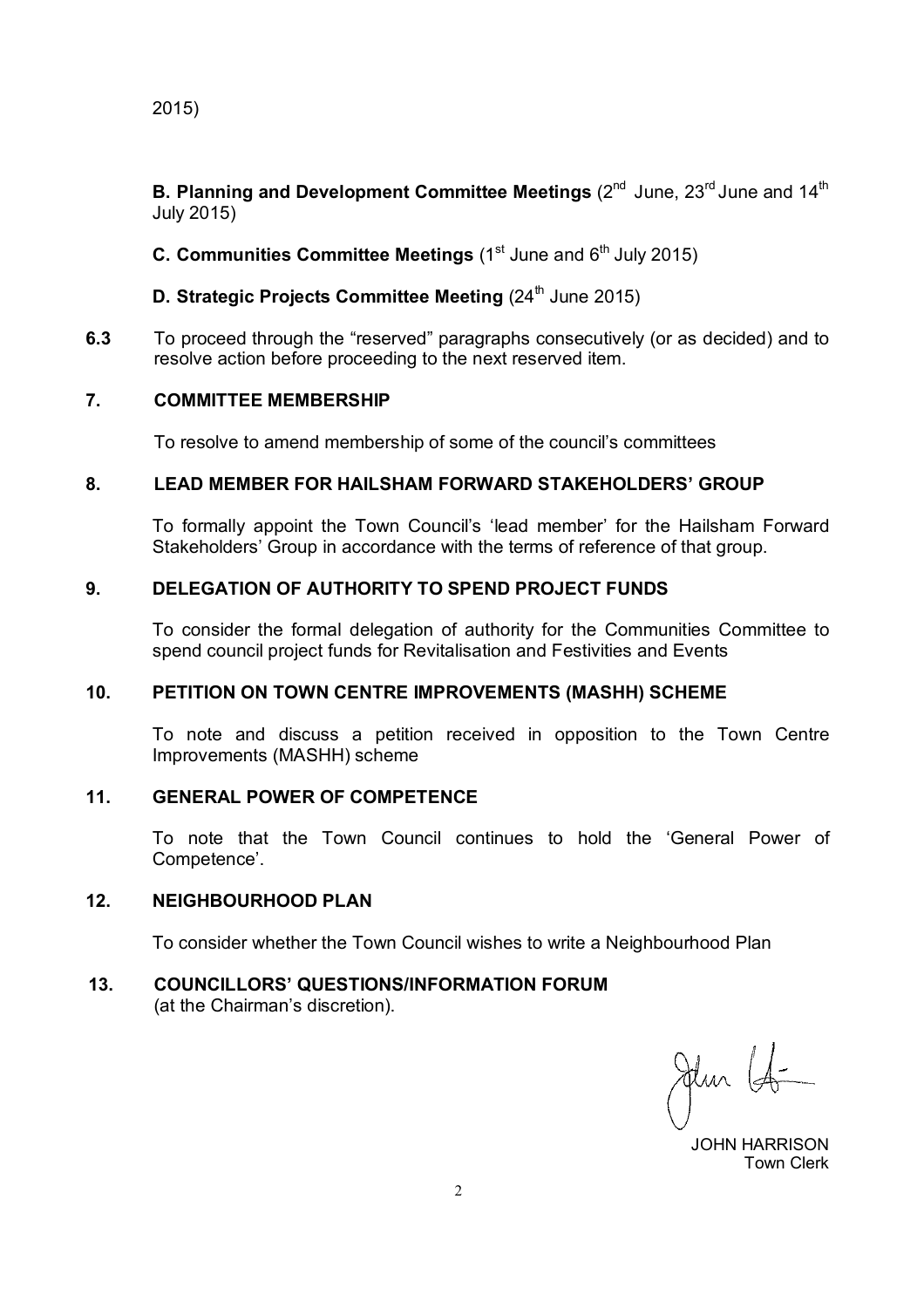| <b>Report to:</b>       | <b>Hailsham Town Council</b>                               |
|-------------------------|------------------------------------------------------------|
| Date:                   | $22nd$ July 2015                                           |
| By:                     | Mr Steve Wennington, Hailsham and District Sports Alliance |
| <b>Title of Report:</b> | HAILSHAM AND DISTRICT SPORTS ALLIANCE                      |

To reconsider a request to offer the Town Council's formal support to a project to be implemented by the Hailsham and District Sports Alliance

#### **BACKGROUND**

This issue was originally considered at the town council meeting held on 25<sup>th</sup> March 2015, at which the council resolved (Minute Ref HTC/14/7/220.1-220.4: )

*Mr. S. Wennington from the Hailsham & District Sports Alliance introduced his report as circulated with the agenda and as Appendix HTC/14/7/220A to these minutes.*

*Mr Wennington said there was a severe lack of sporting facilities in Hailsham, and this was an area of the country with above national obesity levels.*

*Mr Wennington asked Hailsham Town Council to support a project for a new sports facility in Hailsham to be implemented by the Hailsham & District Sports Alliance.*

*RESOLVED to write a letter of support of the Hailsham & District Sports Alliance proposal to supply a new sports stadium in Hailsham.*

**T**he council is now asked to reconsider this issue in the light of the fact that the council membership is different following the May elections. The report as put to the council in march 2015 by Mr Wennington was as follows:

#### **Is sport important to Hailsham?**

Sport is regularly mentioned by the NHS, Government and indeed the police for its many benefits of fitness, discipline, teamwork and a healthier active community

Does anyone disagree?

Hailsham used to be a leader in providing sporting facilities ..... back in the 1870's we had more sports area (by population) than is currently the recommended minimum from the Kit Campbell report commissioned by WDC about 10 years ago....

See Population of Hailsham and introduction of sports fields/facilities

#### **Current playing issues**

a) Football – Hailsham Town – one pitch – 4 teams  $(1<sup>st</sup>, 2<sup>nd</sup>,$  under 17 & under 18) want to add a women's team – but actually don't have any spare capacity – pitch unplayable for 2 months last year- had to train at Uckfield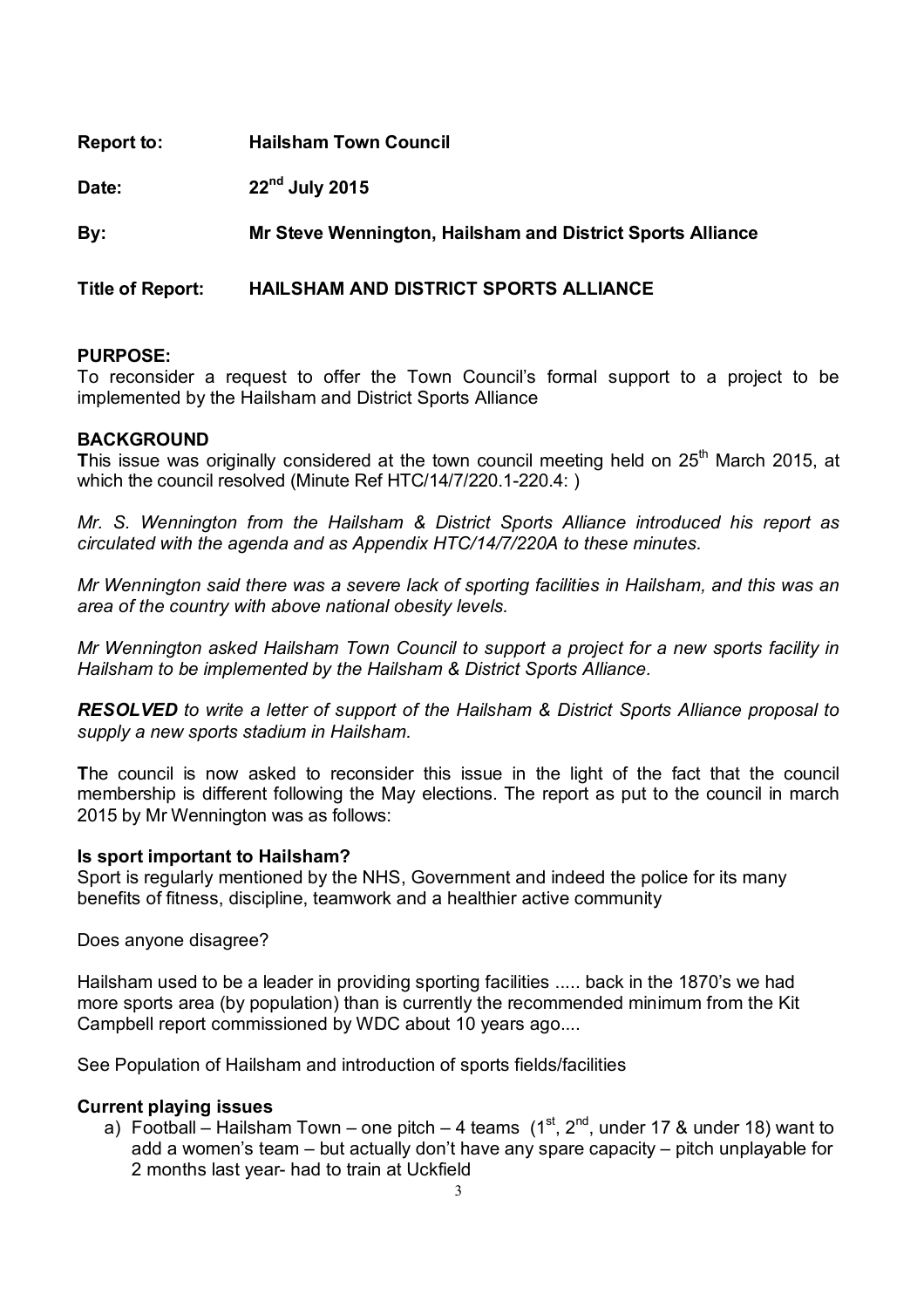- b) Hailsham united Maurice Thornton dreadful changing facilities poor pitches had to play home games away (east Grinstead) as pitch unplayable for 4 months last year
- c) Hockey 5 teams have to use Hailsham School pitch not looking to recruit as at capacity – no home guarantee – if Hailsham school upgrade pitch to 3g – Hockey cant be played
- d) Cricket Hellingly 4 senior teams 1 pitch home games at Ninfield Hailsham Cricket – 4 senior teams, 1 pitch (but due to add Roebuck park in future)
- e) Rugby 2 teams plus juniors pitch unplayable for 3 months had to play home games at Brighton
- f) Archery used to use land at Boship Hotel new owners scrapped it now use Heathfield Rugby club
- g) Hailsham Harriers 150 members- no home have to change at Summerheath hall only place they can use toilets
- h) Expected in increase in year size for Hailsham School 60 420 extra children in the next few years at senior level.
- i) See note from Hailsham College on use of sports hall already at capacity

**Current analysis** – see doc Hailsham Outdoors Sports provision – and this only measures football, cricket and rugby – it does not take into account any other outdoor sport such as Hockey, tennis, athletics – and no indoor sports such as gymnastics, trampoline, basketball, karate/judo etc –

The report therefore highlights the minimum deficiency for the current population of Hailsham & Hellingly – it also does not take into account any of the surrounding villages, or the further increase in housing to be agreed in the next few years.

#### **Why has this happened?**

There is no legal requirement to provide sports facilities – it generally only happens when a local/district council work with the community to make it a priority.

As the sports community, we didn't understand this, we all assumed the government (local/ regional/national) would implement facilities in line with an increase of population/housing.

#### **So what are our options?**

- 1. We need everyone to be aware of the problem –
- 2. We need to work out a plan that best addresses the problem
- 3. We need to work as a committed team to make it happen
- 4. Perhaps most importantly we need a suitable piece of land dedicated to sport for our town/community – 25 acres – as per report recommendation

## **The plan/concept**

A multi-purpose sports park with a floodlight Astroturf pitch as a priority To be run on a sports club basis (cost effective) – see example of Wallingford Sports Club

Using funding from FA/Sport England and local developers (e.g. Wates/Taylor Wimpey)

## **Dilemma for WDC planning**

Agreement for funds to go off site towards a sport park project but need 2 things in place to make that a reality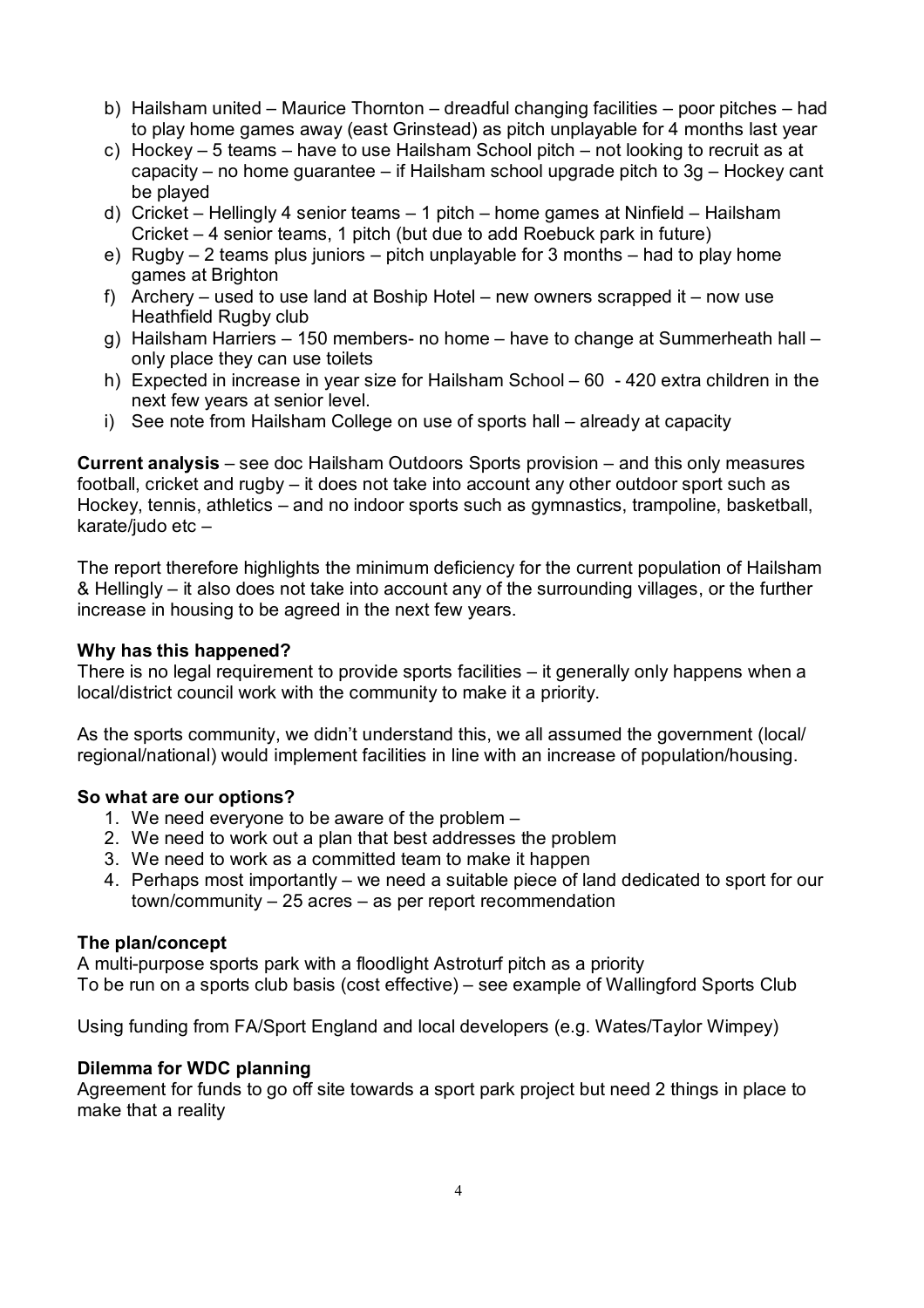- a) Agreement from Hailsham Town council for the money to go outside Hailsham (effectively nowhere in Hailsham for a sports park)
- b) To somehow purchase/lease the land required as funding from the FA/Sport England is for facilities, not land

Following on:-

- c) Current suggestion from WDC for us to investigate Honey Pot Farm various advantages, it has already had surveys carried out for ecology, transport and archaeology (cost 200k) – and it has been turned down for housing and industry, so land doesn't currently have high value (we hope) – but not part of Hailsham
- d) Alternative sites? –Boship, Park Farm, Broad Farm all carry premium of costly application process and farmers requiring permission for homes on part of their land before offering us land at a reasonable price. Preference is to have a site within very close proximity to Hailsham, so it is seen as a town/community asset – but this requires agreement with local farmers/landowners – and a negotiation including housebuilding to make the proposition attractive
- e) Failure means for those wishing to participate in sport, a journey to Eastbourne/Lewes/Heathfield/Brighton – which has an environmental impact – and of course, Hailsham is a less desirable place to live/ bring up a family. (also, checked with Lewes leisure centre and asked for potential for 5 a side game. Only two available slots in next 7 days – 5pm Thursday and 5pm Friday – otherwise fully booked) – even towns with far more facilities than us are at capacity.

## **Who supports the concept?**

Charles Hendry (former) MP Hailsham Academy (Phil Matthews) Heads of all Primary Schools All sports clubs in the town & surrounding areas The Police The NHS? Hailsham Forward Bedes

Whilst I hope and suspect there will now be a greater recognition to the size of the problem – how can we work together to secure the land that help build a better future for our children/community, and **make Hailsham a destination town – not a sports commuter town.**

Steve Wennington

Chairman Hailsham and District Sports Alliance

07980 643827 steve@pro-eco.co.uk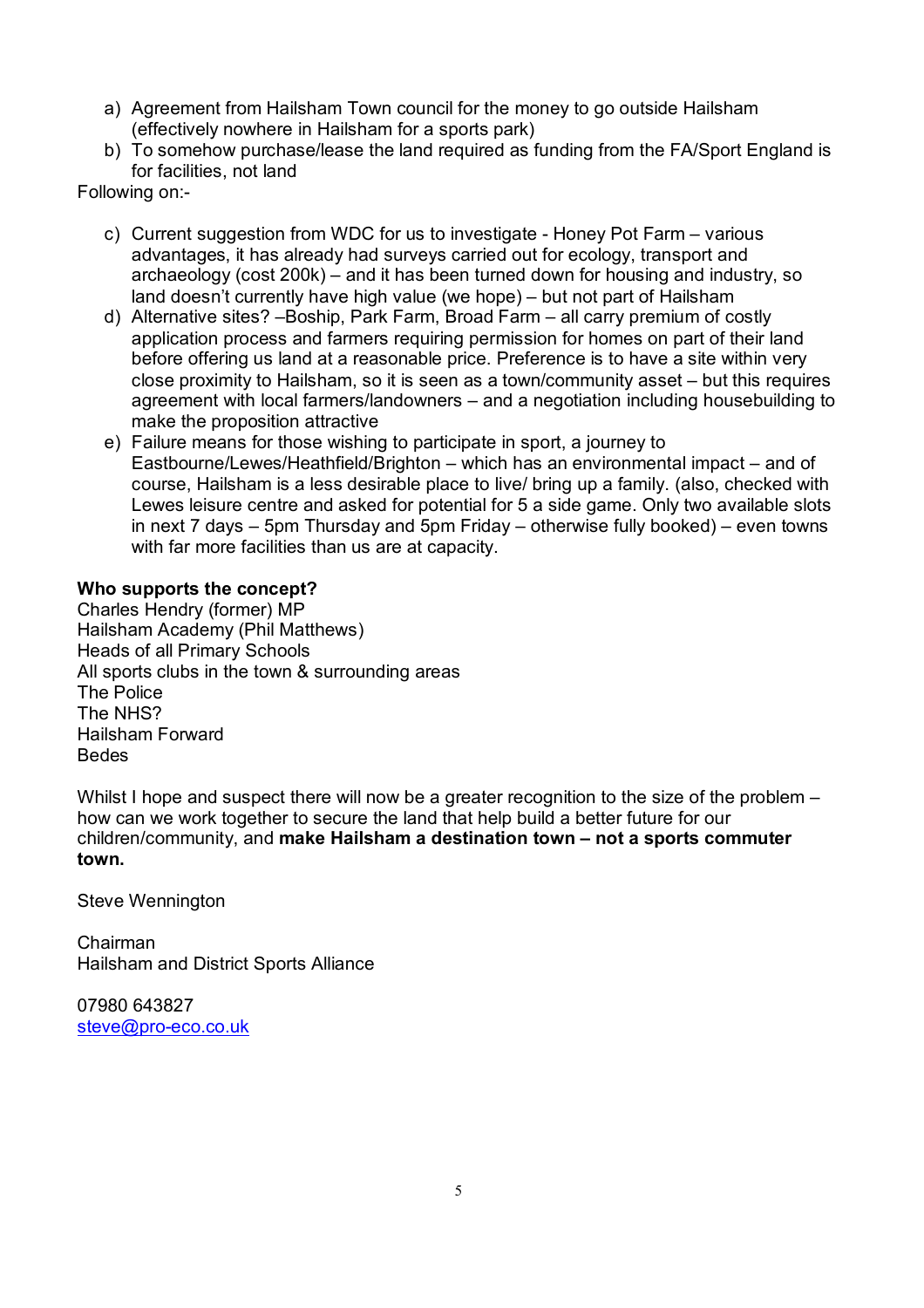## **Appendix One**

Population of Hailsham

| 1851 population 1,825        | 1854 – Western road recreation ground<br>1874 - hailsham Town FC & Cricket club<br>(approx 5 acres sports fields |
|------------------------------|------------------------------------------------------------------------------------------------------------------|
|                              | 1920? Hellingly hospital cricket & football pitch                                                                |
| 1951 population around 4,000 | 1952 – Horsebridge rec (Hellingly cricket)<br>(Approx 5 acres sports fields)                                     |
| 1961 population 5,362        |                                                                                                                  |
|                              | 1970? - Maurice Thornton playing field<br>(approx $4-5$ acres)                                                   |
| 1981 population 12,510       |                                                                                                                  |
|                              | Hellingly hospital close cricket and football<br>Hailsham Leisure Centre – indoor sports hall                    |
| 1991 population 18,426       | Gleneagles estate – sports fields promised including New<br>home for Hailsham town - no sports field             |
| 2001 population 19,177       | Hailsham School Astroturf and sports hall<br>Hailsham Lesiure centre shutdown sports hall                        |
| 2011 population 19,977       |                                                                                                                  |
| 2014                         | Wellbury Farm – Promised 3 pitches plus sports hall                                                              |
| 2015                         | Hellingly cricket pitch to re-open (Roebuck)                                                                     |
| 2017 ?                       | Potentially one football pitch on new developments<br>No changing, no floodlights, no drainage                   |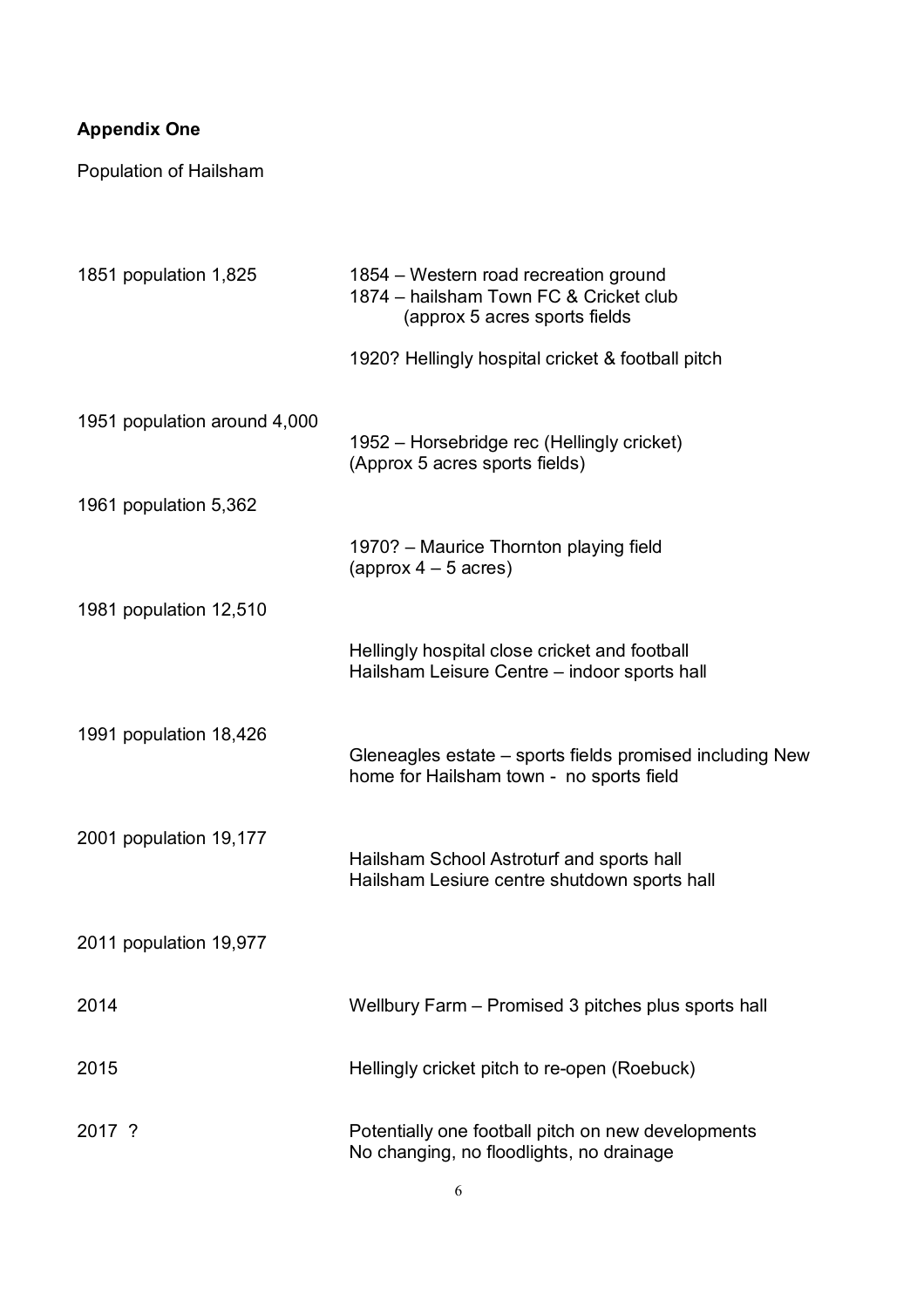| Report to:              | <b>Hailsham Town Council</b>     |
|-------------------------|----------------------------------|
| Date:                   | $22nd$ July 2015                 |
| By:                     | <b>John Harrison, Town Clerk</b> |
| <b>Title of Report:</b> | <b>COMMITTEE MEMBERSHIP</b>      |

To resolve to amend membership of some of the council's committees

## **BACKGROUND**

The council formally appointed its revised committee structure at the Annual Council Meeting on 20<sup>th</sup> May 2015.

Since then the Town Clerk has received requests to amend the membership of committees as follows:

Cllr Bridget Beckett replaces Cllr Nick Collinson on the Strategic Projects Committee

Cllr Nick Collinson replaces Cllr Annelie Triandafyllou on the Finance, Budget and Resources **Committee** 

Cllr Annelie Triandafyllou replaces Cllr Nick Collinson on the Communities Committee.

## **Strategic Projects Committee – Membership**

| Bridget Beckett (replaces Nick Collinson) |
|-------------------------------------------|
| Barbara Holbrook                          |
| Paul Holbrook                             |
| Lesley Collinson                          |
| Mary Laxton                               |
| Amanda O'Rawe (Vice-Chair)                |
| <b>Mark Pinkney</b>                       |
| Paul Soane (Chairman)                     |
| Stella Van Der Geyten                     |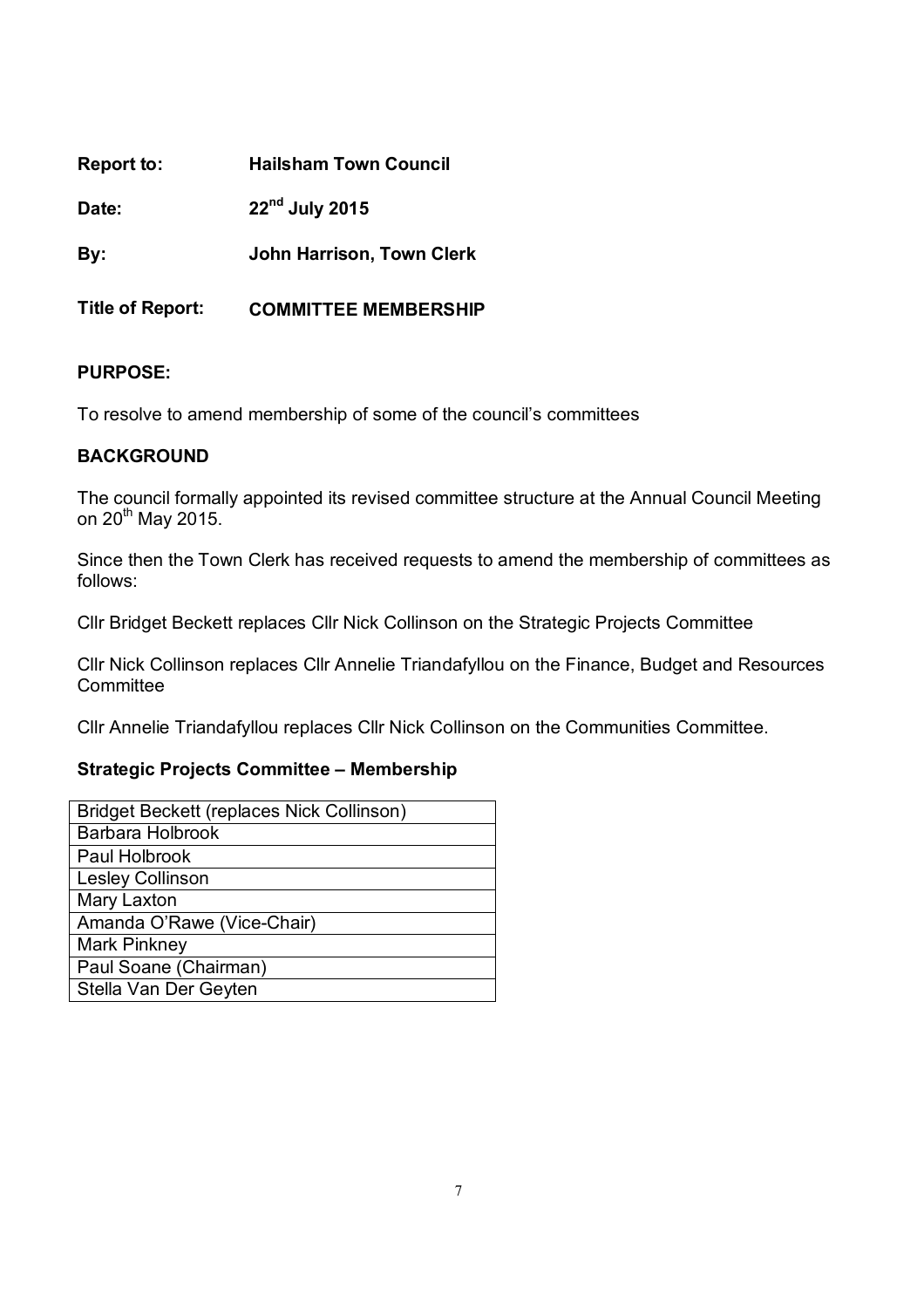## **Finance, Budget and Resources Committee**

| <b>Frank Berry</b>                              |
|-------------------------------------------------|
| Nick Collinson (replaces Annelie Triandafyllou) |
| Nigel Coltman                                   |
| Richard Grocock (Vice-Chair)                    |
| Mary Laxton                                     |
| <b>Mark Pinkney</b>                             |
| <b>John Puttick</b>                             |
| Paul Soane                                      |
| Chriss Triandafyllou (Chairman)                 |
|                                                 |

## **Communities Committee**

**The council is asked to resolve to accept these changes to these three committees.**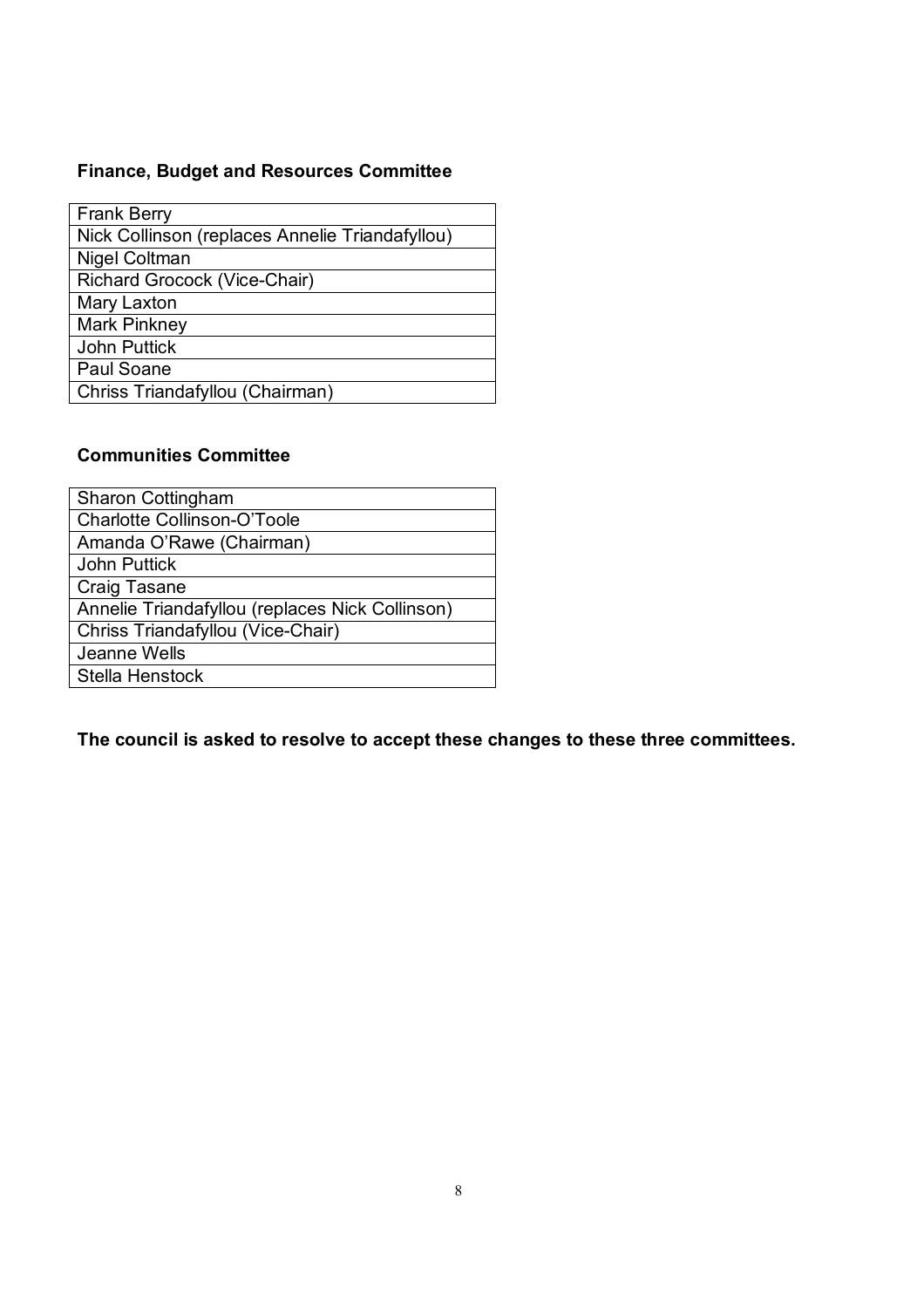| Report to:       | <b>Hailsham Town Council</b>       |
|------------------|------------------------------------|
| Date:            | 22 <sup>nd</sup> July 2015         |
| By:              | John Harrison, Town Clerk          |
| Title of report: | <b>General Power of Competence</b> |

To note that the Town Council continues to hold the 'General power of Competence'

## **BACKGROUND**

The Government included the 'general power of competence' in the Localism Act 2011.

The intention was that local authorities would no longer have to identify a specific power in order to undertake activities

Previous to this, Parish and Town Councils could only undertake activity that they are allowed to do by statute. This means that before undertaking any activity, and in particular before spending money, members must be satisfied that the town council has the power under statute to do so

Parish and Town councils have many specific powers and there is also the general power in section 137 of the Local Government Act 1972 to spend up to a certain limit for 'purposes not otherwise authorised'. Since 2007 parish or town councils satisfying certain conditions have also had a 'power to promote wellbeing'. Despite the wide range of powers local authorities were always at risk of being challenged.

The general power of competence has replaced the power of well-being, which is no longer applicable to local authorities in England, including Town and Parish Councils.

#### **CONSIDERATIONS**

The General Power of Competence is the 'power to do anything that individuals generally may do'.

It is specifically stated that this includes things that are unlike anything else the local authority does, or unlike anything that other public bodies do. The authority can use the general power of competence inside or outside the parish and it need not show that the action benefits the authority or its area or its residents. There is no limit on expenditure under the general power of competence.

The general power cannot be used where the primary purpose of an activity is to raise money but it could be used to invest (subject to government guidance) in a company or a co-operative society where there may be an investment return.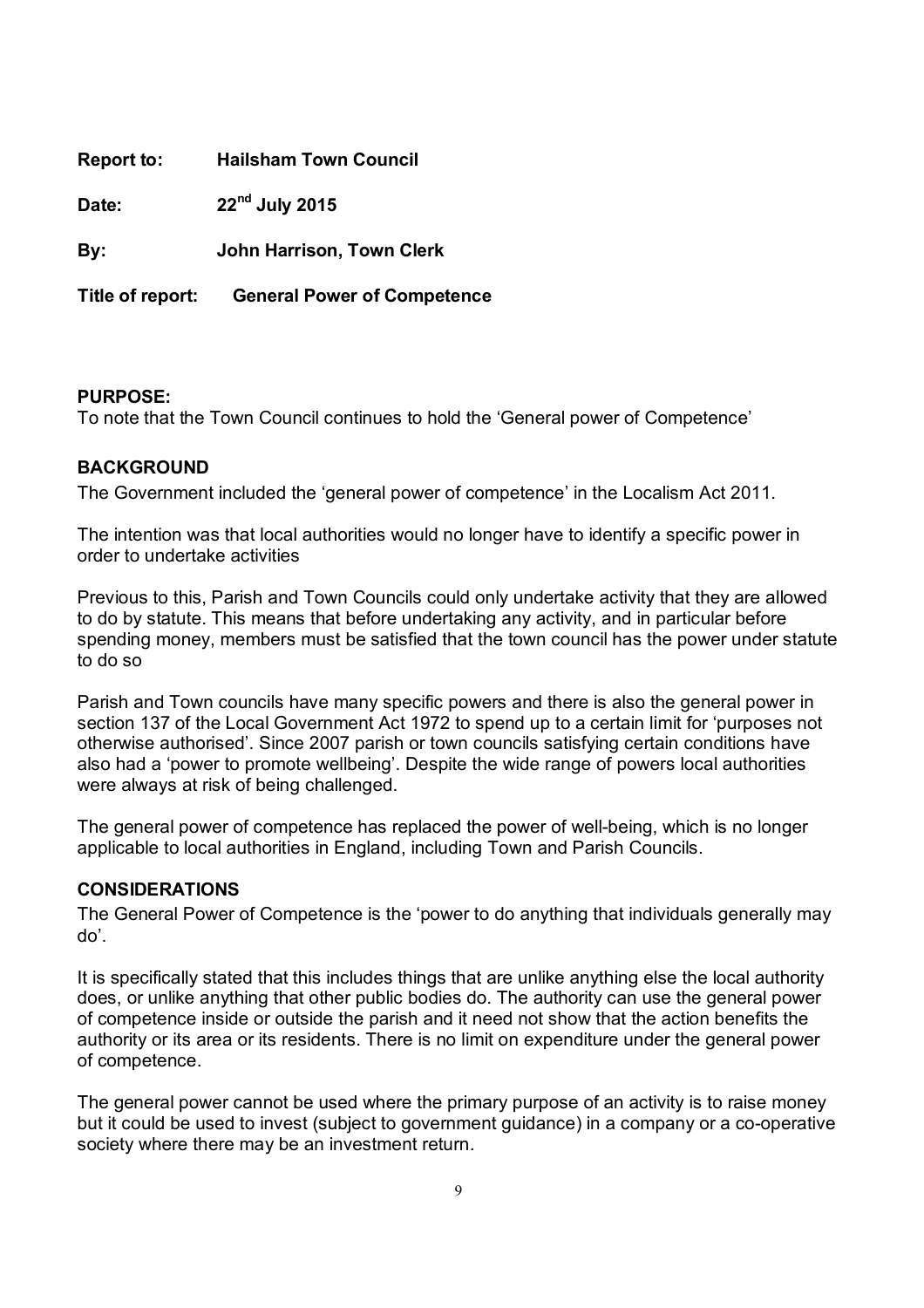Restrictions the council should consider before exercising the power are:

- *Relevant existing legislation –* (e.g. Employment and Health and Safety law).
- Restrictions applying to an overlapping power
- Existing procedural duties for regulating governance must be maintained (– for e.g. no delegation of authority to individual members)
- Existing statutory duties remain in place

Some examples of the sort of activities that might be undertaken under the general power could be:

- Running a community shop or post office
- Investing in a local co-operative society
- Setting up a company to provide a service such as a bus service
- Providing a grant to an individual, e.g. an Olympic athlete

The general power is available automatically to principal councils and only to 'eligible' parish councils. The conditions for eligibility are:

- The parish council must pass a resolution stating that it is eligible to use the general power
- When the council passes the resolution at least two thirds of the membership of the council must have been elected (i.e. not co-opted)
- The clerk must hold the Certificate in Local Council Administration (the recognised qualification for clerks) and must also pass the 2012 CiLCA module on the general power

There is no requirement for councillors to have been trained in the General Power of competence

It is a requirement for a council to note that it continues to hold the General Power of Competence annually as long as the requirements are still met.

Parish councils which are eligible to use the general power are no longer within the scope of section 137 so no separate record of section 137 expenditure need be kept.

Hailsham Town Council now satisfies all the conditions as:

- It has 23 out of 24 councillors elected
- The Town Clerk holds CiLCA
- The Town Clerk has passed the 2012 CiLCA module on the general power

The Council is asked to note that it remains eligible to use the General Power of Competence.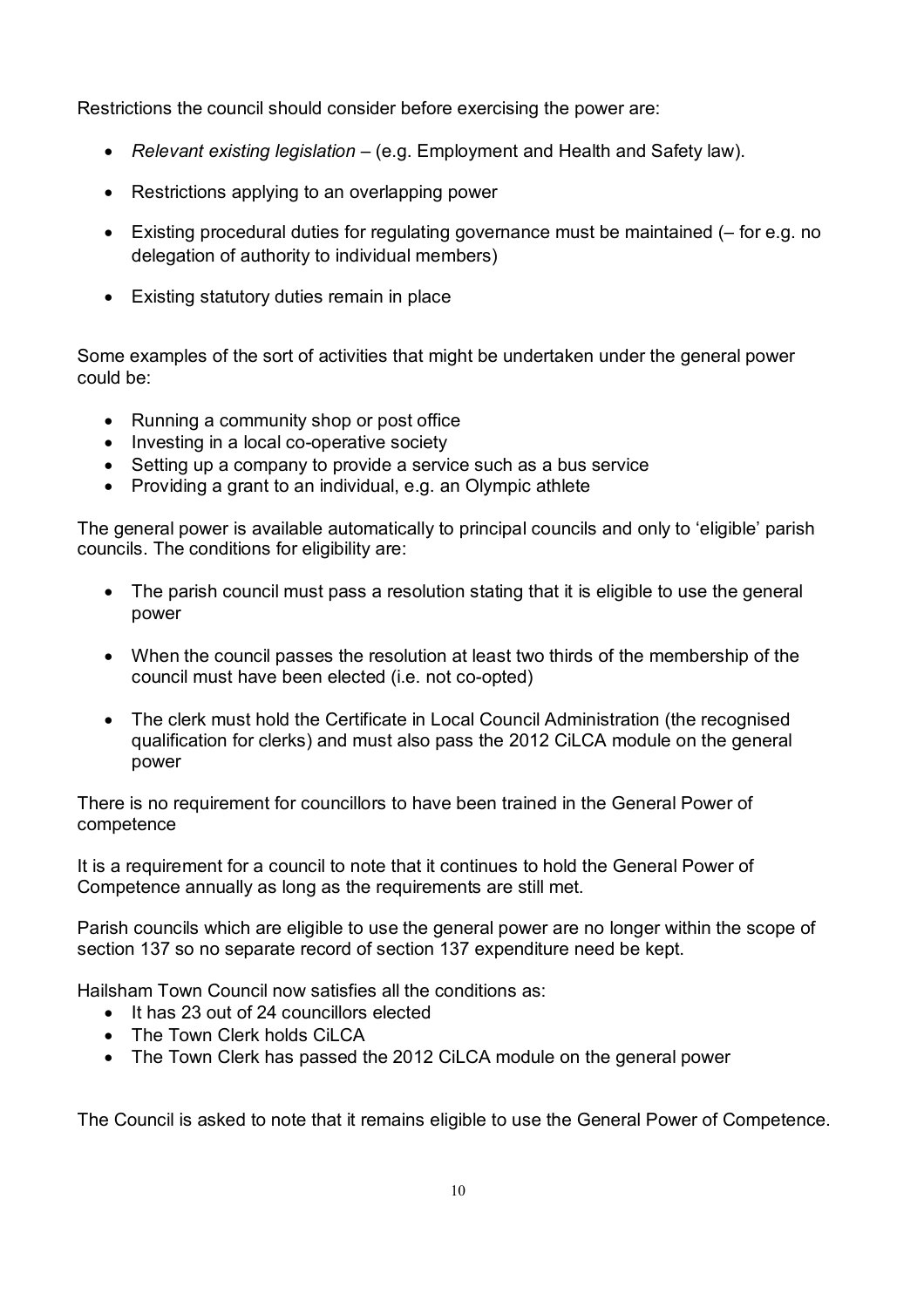| Report to:              | <b>Hailsham Town Council</b>                                                           |
|-------------------------|----------------------------------------------------------------------------------------|
| Date:                   | $20^{th}$ May 2015                                                                     |
| By:                     | John Harrison, Town Clerk (Karen Giddings,<br><b>Planning and Environment officer)</b> |
| <b>Title of Report:</b> | <b>Neighbourhood Plan</b>                                                              |

To consider whether the Town Council wishes to write a Neighbourhood Plan

## **BACKGROUND:**

#### **Hailsham Town Council Meeting 24/04/2013:**

The Issue of neighbourhood Planning and whether HTC should consider implementing the process sin order to write a Neighbourhood Plan was originally considered at a meeting of the Town Council on  $24^{th}$  April 2013 (Minute Ref HTC/12/11/317.1-317.3):

#### *Neighbourhood Plan*

*Councillor M Ryan introduced this item and referred members to the report circulated with the agenda and as appendix HTC/12/11/317A. He recommended that Hailsham Town Council does not undertake a neighbourhood plan for Hailsham.*

*Members who participated in the debate were in agreement with this but some wanted a neighbourhood plan for the town centre.*

*RESOLVED that Hailsham Town Council will not complete a neighbourhood plan for the whole of the parish but will refer the item to the Business Development Committee to look into completing a business, economy and town centre focussed Neighbourhood Development Plan working with the Planning and Development Committee and Hailsham Forward as appropriate.*

To date no further steps have been taken to achieve this original aim.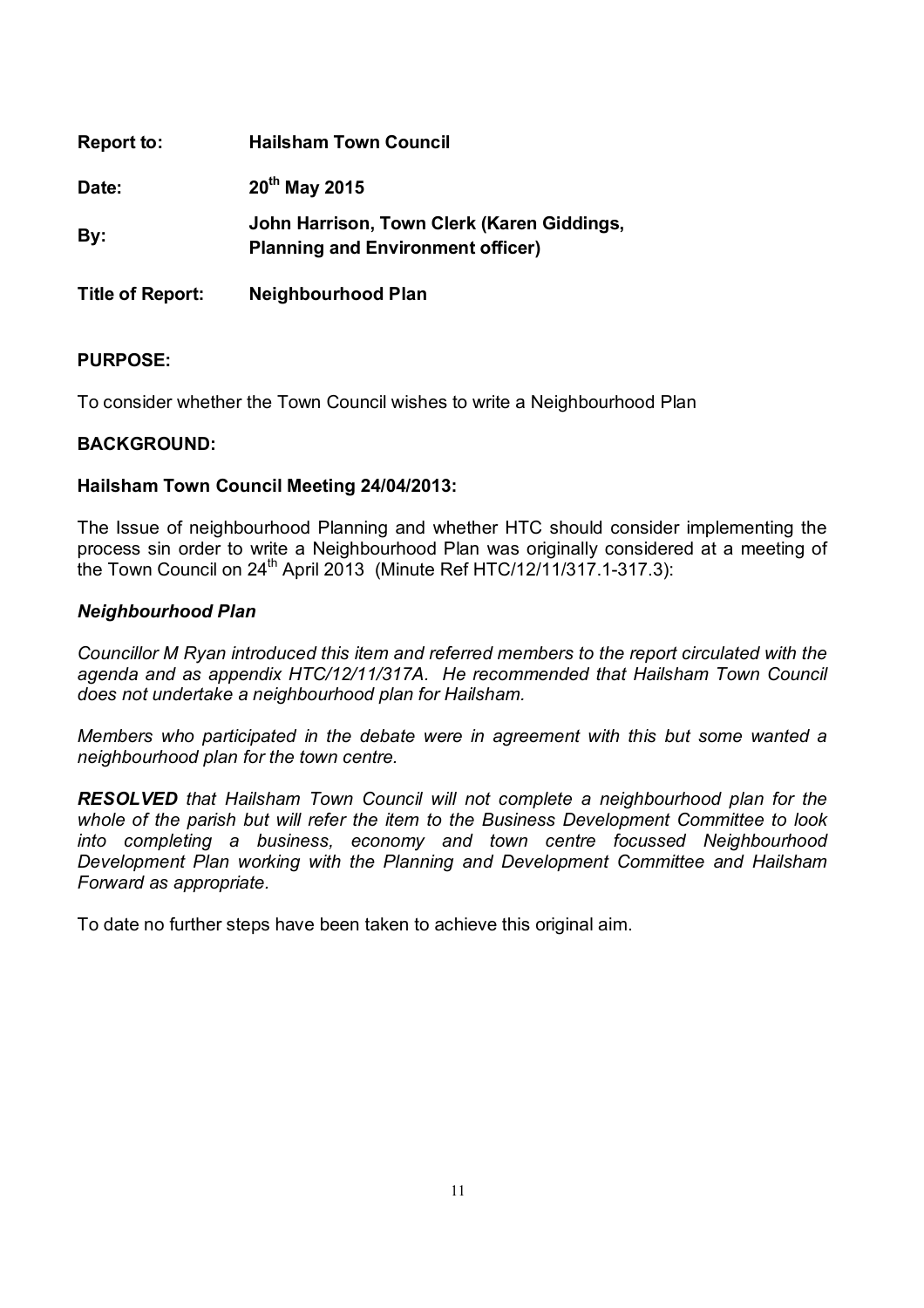## **THE REPORT CONSIDERED BY HAILSHAM TOWN COUNCIL AT THE MEETING ON 24/04/2014:**

This report written by Cllr Michael Ryan (Chair of HTC Planning & Development Committee 2013-2014 and Karen Giddings, Planning and Environment Officer) as follows:

## **BACKGROUND:**

The planning system has undergone significant reform recently and the Localism Act in 2011 introduced a new concept called "neighbourhood planning."

A neighbourhood plan will allow communities some freedom to make some decisions in relation to developments. The aim of a neighbourhood plan is to give a greater say in certain aspects of development. Some examples would be allowing communities to have an input in the design and size of dwellings proposed in a new development, although local evidence would need to back up any requests on design and not conflict with the Local Plan (Core Strategy/Strategic Sites).

A neighbourhood plan would also give the Council a community Infrastructure Levy (CIL) of 25%. CIL is a new locally set charge proposed by the Government to fund infrastructure and is in part replacing the Section 106 agreements. Without a neighbourhood plan in place the Council will be entitled to 15% CIL. There is a cap of £100 per council tax eligible dwelling on the 15% CIL but no cap with the 25% CIL. Either way, both CIL amounts are paid directly to the Town Council.

Allocation of CIL money is determined by Wealden District Council. The CIL money is pooled centrally to be spent on District wide priorities. These priorities are then published on what is known as the Regulation 123 list and determine what the CIL will be spent on. (The 15% or 25% however is top sliced and would come directly to the Town Council).

To receive the 25% CIL from a development, a neighbourhood plan must be in place at the time that the first planning permission (outline) is granted. Wealden District Council has advised that a Neighbourhood Plan may take 18 months to 2 years to put in place. Therefore to receive the 25% CIL contributions from any of the developments in the 1,300 houses agreed in the Core Strategy, a Neighbourhood plan would have needed to be in place before any outline planning permission was granted for these sites. A planning application has recently been submitted for the North Hailsham site.

A neighbourhood plan must be in line with the Local Core Strategy and National Planning Policy and it cannot reduce the amount of development allocated for an area. It can however allocate more development although does not need to include any provision for additional housing. It must also be in general conformity with strategic policies in the Core Strategy. A neighbourhood plan can be very simple or complicated – that is the choice of the Council. There are some formal procedures that need to be undertaken in order to have the Neighbourhood Plan adopted but

there is no set 'size' or 'complexity' for the plan itself. It could for example contain a single policy as long as it conformed to the test of 'soundness'.

The stages involved in producing a plan are: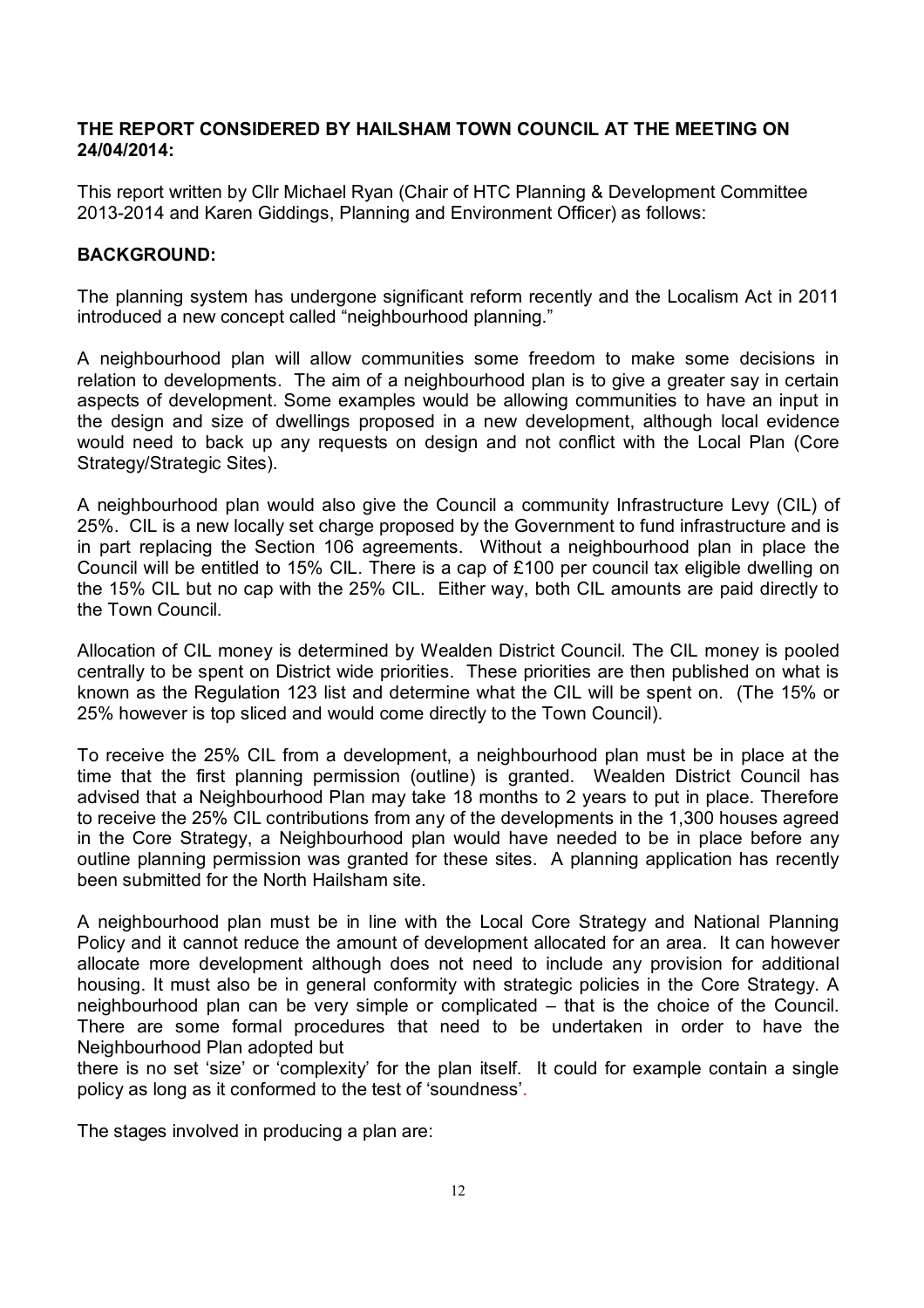The neighbourhood area for the plan is defined, aided by Wealden District Council

• The content of the plan is prepared with the support of Wealden District Council who will advise whether the plan is in line with the Local Plan

 An independent examiner checks the plan to see that it meets the current basic standards to go through an examination. The examination report may contain requirements for modifications in the plan

 A public consultation takes place and takes a minimum of 6 weeks. The consultation needs to have involved a large section of the community so various groups would need to be approached.

 A referendum is organised and the community will have the final say as to whether they are in favour of a plan or not. If the majority of those who vote are in favour of the plan then it comes into force

 When a neighbourhood plan is approved it becomes a statutory document. Wealden District Council are still the decision maker but are obliged by law to take the plan into account when considering development in the neighbourhood

Councils can work with other Councils in writing a plan and if the Town Council agreed to undertake a plan Hellingly Council could be approached to see if they are willing to write a joint plan and contribute to the costs.

## **Council resolution – February 2012**

The issue of the Hailsham Plan/Master Plan was considered at the meeting of Hailsham Town Council 15<sup>th</sup> February 2012. During which it was resolved:

*(Minute Ref. HTC 11/9/318.3) RESOLVED to delegate the formation of the Hailsham Plan to the Planning and Development Committee, and the Committee to consider the involvement of Hellingly Parish Council in the formation of the Hailsham Plan.* 

This resolution was passed before the specific details of Neighbourhood Plans, what they encompass, their processes and implications, had become known. The announcement regarding the specifics of the 'meaningful proportion' of the CIL and its direct link to having an Neighbourhood Plan in place was made by the Government on  $9<sup>th</sup>$  January 2013. The issue and the need for council to decide whether it wishes to proceed with a Neighbourhood Plan has therefore become more focussed.

#### FINANCIAL IMPLICATIONS:

Below are examples of the differences in CIL payments for 15% and 25%

#### **Without a Neighbourhood Plan**

## **CIL payment of 15% with a cap of £100/Council Tax eligible dwelling on a development of 1,000 houses**

A development comprises 1,000 properties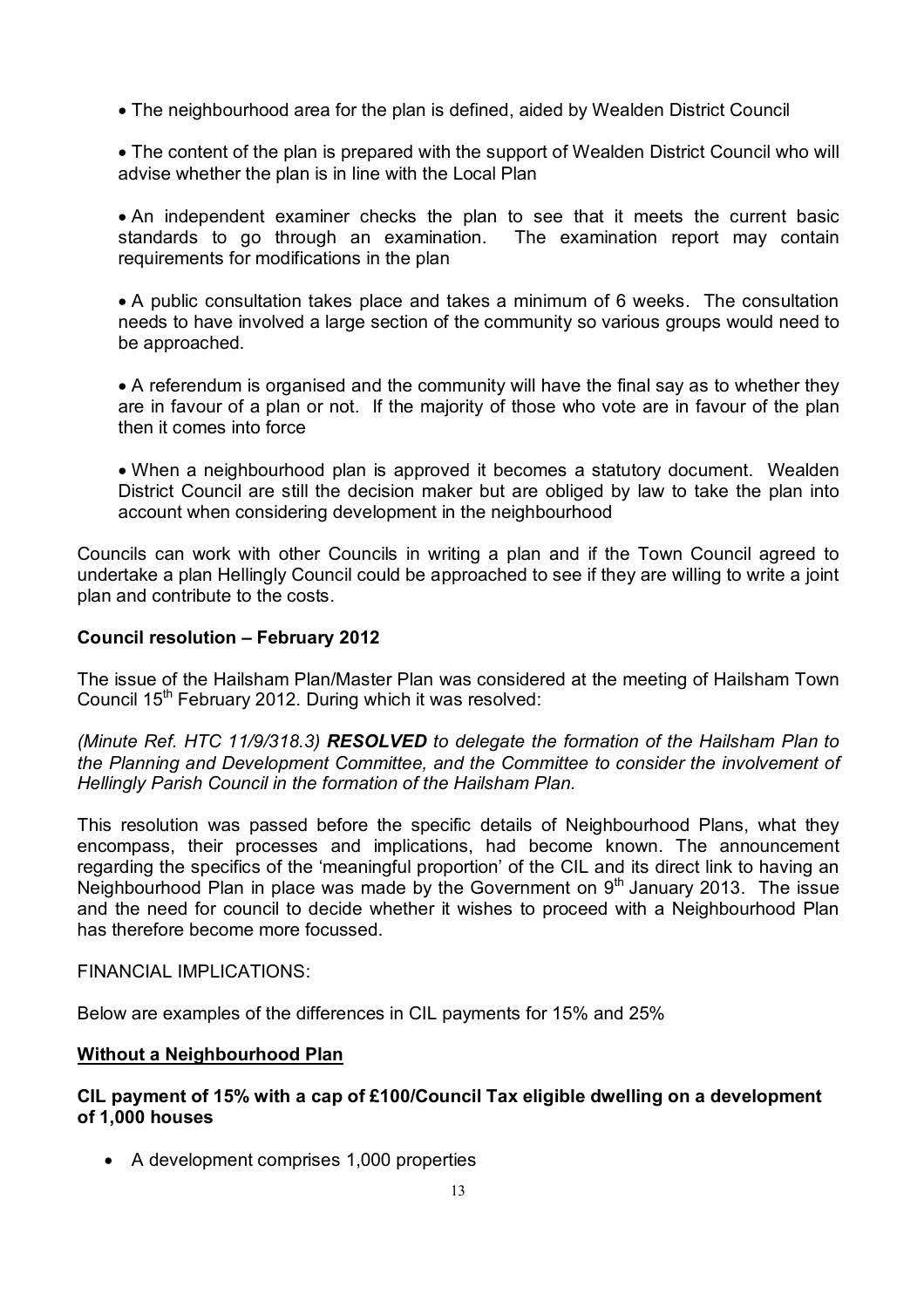- The volume of affordable housing within the development is 35% (average WDC figure)
- Therefore there are 650 houses that the developer must pay CIL to WDC in order to build. A 90m2 per dwelling (average m2 for new builds) at a CIL rate of £110/m2
- The CIL given to WDC by the developer is therefore 650\*(110\*90)=£6,435,000
- Without an NP, HTC would receive 15% of this i.e. £962,250 *BUT*, because there is a cap of £100 per Council Tax eligible dwelling that already exist in Hailsham, (approx 7,500 according to Office of National Statistics data) the actual amount given to HTC is 100\*7,500 = **£750,000**

## **With a Neighbourhood Plan**

## **CIL payment of 25% - no cap**

- A development comprises 1,000 properties
- The volume of affordable housing within the development is 35% (average WDC figure)
- Therefore there are 650 houses that the developer must pay CIL to WDC in order to build. A 90m2 per dwelling (average m2 for new builds) at a CIL rate of £110/m2
- The CIL given to WDC by the developer is therefore 650\*(110\*90)=£6,435,000
- With an NP, HTC would receive 25% of this i.e. **£1,608,750**

The Town Council has £19,500 budget ring-fenced to undertake a "Town Plan". To undertake a plan, the Council would have to employ a consultant from an experienced company to write the plan.

The exact cost for a plan is unclear at the moment however Action In Rural Sussex has advised that Herstmonceux Parish Council has recently submitted a plan and the cost of this was £25,000, and that therefore for a Town the size of Hailsham, with more complex issues the cost would be higher than this.

There is a grant of **up to** £7,000 available from the Government per neighbourhood area.

Once a neighbourhood area is designated, Wealden District Council can also apply for £5,000 from the Government on the Town Councils behalf. After that there is further additional funding of £20,000 once the plan a) gets to the examination stage and b) is adopted. David Philips from Wealden District Council has advised that at the moment the District Council has agreed to pass the initial £5,000 directly to Town and Parish Councils but with the latter stages of the neighbourhood plan process they will be using some of the other funding (£20,000) to cover the costs of holding the examinations and the hosting and arranging of the referendum.

#### **CONCLUSION:**

To receive the 25% CIL from a development, a neighbourhood plan must be in place at the time that the first planning permission (outline) is granted. One main benefit from having a neighbourhood plan would be to collect the 25% CIL from the 1,300 developments proposed in the Core Strategy in Hailsham. However a planning application has already been submitted for the North Hailsham site and it is likely a planning application will shortly be submitted for the East Hailsham site.

Without a plan, the Council will still receive 15% of CIL payments for any new development, but at a cap of £100 per council tax eligible dwelling.